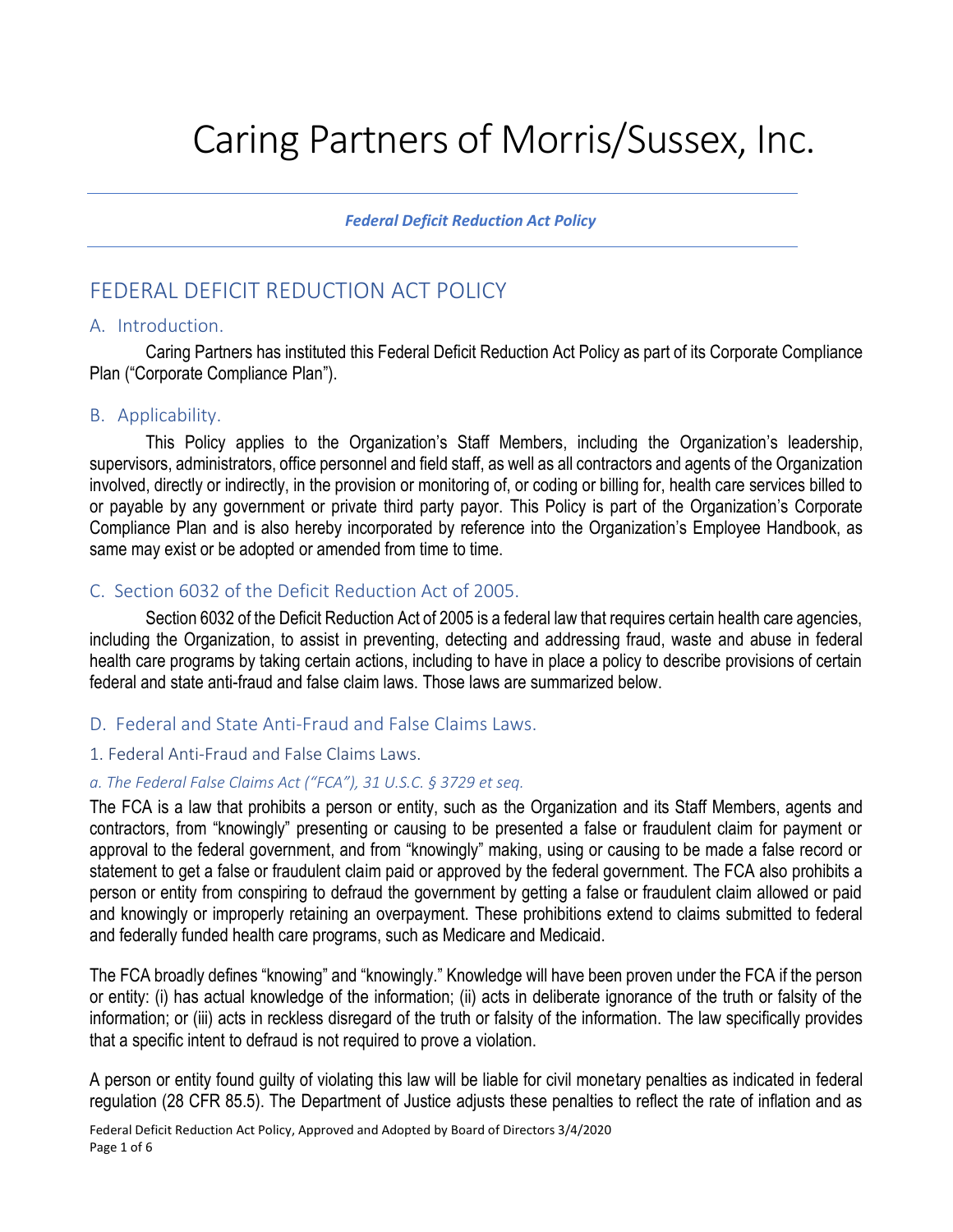such, they vary depending on the date the penalty was assessed, or the violation occurred. The person or entity may also be liable for the government cost in recovering the penalties and damages.

Under the Affordable Care Act, the law was amended to, among other things, extend liability for "reverse false claims," or knowingly concealing or knowingly and improperly avoiding or decreasing an obligation to pay or transmit money or property to the federal government. Thus, overpayments from federally funded health care programs not returned within required timeframes may create FCA liability. In addition, violating the FCA can provide the basis to subject a person or entity to exclusion from participation in Medicare, Medicaid and other federal health care programs.

Private persons are permitted to bring civil actions for violations of the FCA on behalf of the United States (also known as "qui tam" actions) and are entitled to receive a percentage of monies collected. Persons bringing these claims (known as "relators" or "whistleblowers") are granted protection under the law. Any whistleblower who is discharged, demoted, suspended, threatened, harassed, or in any other manner discriminated against by his or her employer because of reporting violations of the FCA will be entitled under the law to remedies, including reinstatement with seniority, double pay back, interest, special damages sustained as a result of discriminatory treatment, and attorney fees and costs.

#### *b. The Federal Program Fraud Civil Remedies Act, 31 U.S.C. § 3801 et seq. ("PFCRA").*

The PFCRA makes it illegal for a person or entity to make, present or submit (or cause to be made, presented or submitted) a "claim" (i.e., a request, demand or submission) for property, services, or money to an "authority" (i.e., an executive department of the federal government, such as the U.S. Department of Health and Human Services) when the person or entity "knows or has reason to know" that the claim: (i) is false, fictitious or fraudulent, or (ii) includes or is supported by any written statement which asserts a material fact that is false, fictitious or fraudulent, or (iii) includes or is supported by any written statement that omits a material fact, is false, fictitious or fraudulent because of the omission and is a statement in which the person or entity has a duty to include such material fact, or (iv) is for the provision of items or services which the person or entity has not provided as claimed.

In addition, it is illegal to make, present or submit (or cause to be made, presented or submitted) a written "statement" (i.e., a representation, certification, affirmation, document, record, or accounting or bookkeeping entry made with respect to a claim or to obtain the approval or payment of a claim) if the person or entity "knows or has reason to know" such statement (i) asserts a material fact that is false, fictitious or fraudulent, or (ii) omits a material fact making the statement false, fictitious or fraudulent because of the omission.

Similar to the FCA, the PFCRA broadly defines the terms "knows or has reason to know" as (i) having actual knowledge that the claim or statement is false, fictitious or fraudulent, (ii) acting in deliberate ignorance of the truth or falsity of the claim or statement, or (iii) acting in reckless disregard of the truth or falsity of the claim or statement. The law specifically provides that a specific intent to defraud is not required to prove that the law has been violated. The PFCRA provides for civil penalties for each false claim paid by the government, and, in certain circumstances, an assessment of twice the amount of each claim.

In addition, if a written statement omits a material fact and is false, fictitious or fraudulent because of the omission and is a statement in which the person or entity has a duty to include such material fact and the statement contains or is accompanied by an express certification or affirmation of the truthfulness and accuracy of the contents of the statement, the law provides for a monetary penalty for each such statement.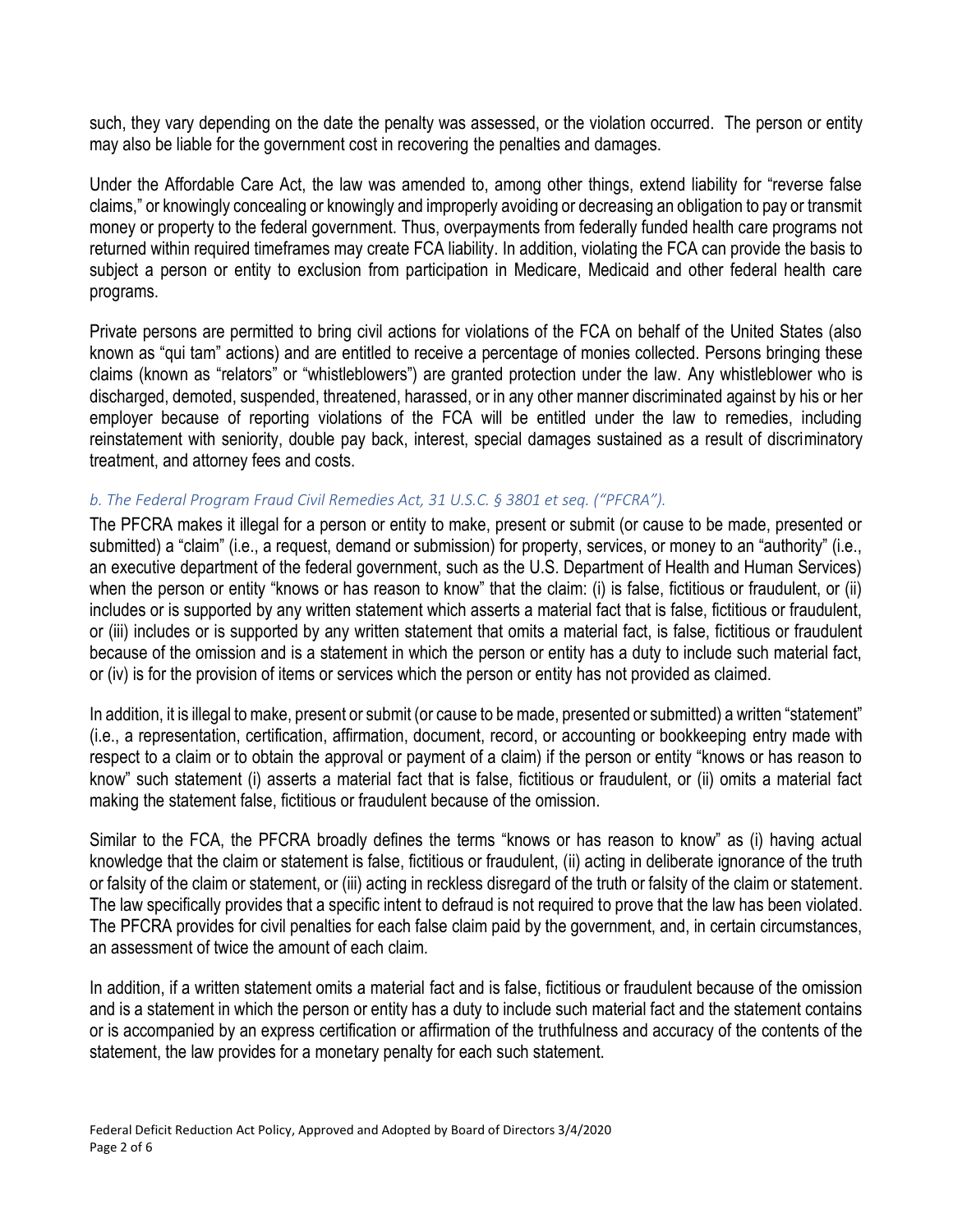Violation of the PFCRA may include civil monetary penalties. From time to time, the Department of Justice has adjusted these penalties to reflect the rate of inflation and as such, they vary depending on the date the penalty was assessed, or the violation occurred. For violations that occurred on or before November 2, 2015, and for fines assessed on or before August 1, 2016 whose associated violations occurred on or before November 2, 2015, a civil monetary penalty of \$5,500 per claim can be assessed, plus twice the amount of any wrongfully filed claim. For fines assessed after August 1, 2016 whose associated violations occurred after November 2, 2015, a civil monetary penalty of \$10,781 per claim can be assessed, plus twice the amount of any wrongfully filed claim. For fines assessed after February 3, 2017 whose associated violations occurred after November 2, 2015, a civil monetary penalty of \$10,957 per claim can be assessed, plus twice the amount of any wrongfully filed claim.

2. New Jersey Anti-Fraud and False Claims Laws.

a. *The New Jersey False Claims Act, P.L. 2007, Chapter 265, as amended by P.L. 2009, Chapter 265 ("NJFCA").*

The NJFCA is a state law that prohibits, among other things, knowingly presenting or causing to be presented to an employee, officer or agent of the State of New Jersey, or to any contractor, grantee, or other recipient of State funds, a false or fraudulent claim for payment or approval, or knowingly making, using, or causing to be made or used a false record or statement to get a false or fraudulent claim paid or approved by the State. The NJFCA also prohibits conspiring to defraud the State by getting a false or fraudulent claim approved or paid by the State.

The NJFCA defines "knowingly" as having actual knowledge of the information, acting in deliberate ignorance of the truth or falsity of the information, or acting in reckless disregard of the truth or falsity of the information. No proof of specific intent to defraud is required. Acts occurring by innocent mistake or as a result of mere negligence will be a defense to an action under the NJFCA.

A person who has violated the NJFCA will be jointly and severely liable to the State of New Jersey for a civil penalty of not less than and not more than the civil penalty allowed under the federal FCA, for each false or fraudulent claim, plus three times the amount of damages which the State sustains (i.e., treble damages). The court may reduce the treble damages to not less than twice the amount of damages the State sustains if the court finds certain factors are met.

Violations of the NJFCA also give rise to liability under the Medical Assistance and Health Services Act (see below), N.J.S.A. 30:4D-17 et seq. Specifically, any person, firm, corporation, partnership, or other legal entity that violates the provisions of the NJFCA will, in addition to other penalties provided by law, be liable for civil penalties of (i) payment of interest on the amount of the excess benefits or payments at the maximum legal rate in effect on the date the payment was made to the person, firm, corporation, partnership or other legal entity, for the period from the date upon which the payment was made to the date upon which repayment is made to the State of New Jersey; (ii) payment of an amount not to exceed three-fold the amount of such excess benefits or payments; and (iii) payment in the sum of not less than and not more than the civil monetary penalty allowed under the federal FCA for each excessive claim for assistance, benefits or payments.

# b. *Whistleblower Provisions and Protections under the NJFCA, N.J.S.A. § 2A:32C-10.*

A person may bring a civil action for a violation of the NJFCA for the person and for the State of New Jersey. The person must also serve the State Attorney General with the action. If the State Attorney General proceeds with and prevails in an action brought by an individual under the NJFCA, the individual is entitled to at least 15% but not more than 25% of the proceeds recovered under any judgment or any proceeds of any settlement, depending on the extent of the individual's involvement. If the State Attorney General does not proceed with an action, the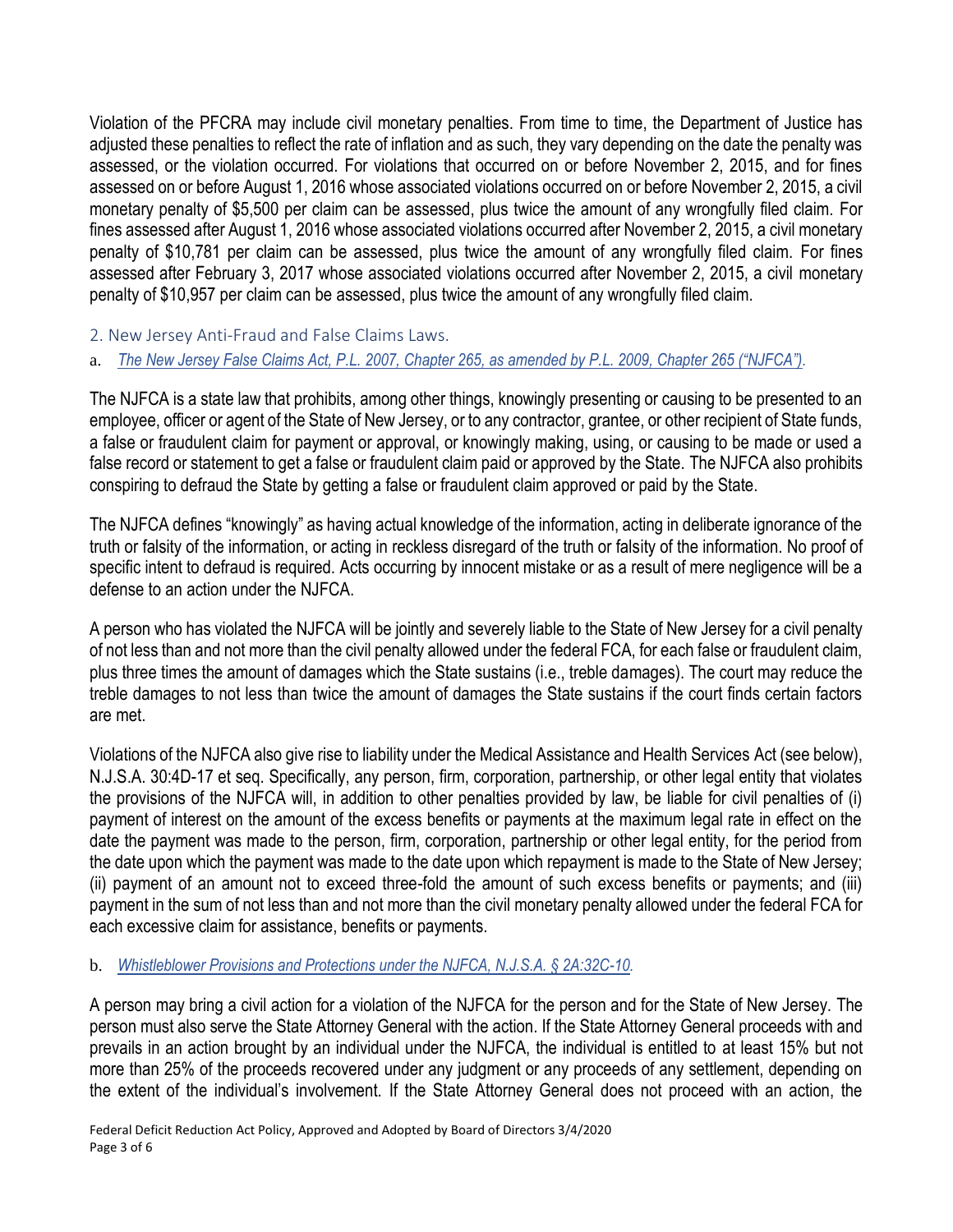individual will receive an amount the court decides is reasonable, which will be between 25% and 30% of the proceeds of the action or settlement of a claim.

An employee who is discharged, demoted, suspended, threatened, harassed or in any other manner discriminated against in the terms and conditions of employment by his or her employer because of lawful acts done by the employee on behalf of the employee or others in furtherance of an action under the NJFCA, including preliminary investigation, may be entitled to special protection. The protection afforded may include reinstatement with the same seniority status such employee would have had, but for the discrimination, two times the amount of back pay, interest on the back pay, and compensation for any special damages sustained as a result of the discrimination, including litigation costs and reasonable attorney fees.

#### c. *The New Jersey Insurance Fraud Prevention Act ("NJIFPA"), N.J.S.A. § 17:33A-1 et seq.*

The NJIFPA makes it unlawful to (i) present or cause to be presented (including the assisting, conspiring or urging of another to present) any written or oral statement as part of, or in support of or opposition to, a claim for payment or other benefit pursuant to an insurance policy knowing the statement contains false or misleading information concerning any fact or thing material to the claim, or (ii) conceal or knowingly fail to disclose the occurrence of an event which effects any person's initial or continued right or entitlement to any insurance benefit or payment or the amount of any benefit or payment to which the person is entitled. A violation of this law can subject a person or entity to civil damages equal to three times the amount of damages, tiered monetary penalties based upon the number of offenses, and a State surcharge. In addition, the law authorizes the State Attorney General to pursue additional criminal penalties.

#### d. *The Medical Assistance and Health Services Act ("MAHSA"), N.J.S.A. § 30:4D-1 et seq.*

Provisions in this comprehensive law allow for the imposition of criminal fines and terms of imprisonment for various violations involving the submission of claims for payment under the Medical Assistance Program. For instance, such criminal penalties may be imposed upon a health care provider who willfully receives Medical Assistance payments to which the provider is either not entitled or that are in a greater amount than that to which the provider is entitled. The law also allows penalties to be imposed upon an individual or entity that (i) knowingly and willfully makes or causes to be made any false statement or false representation of a material fact in any claim form in order to receive payment, (ii) knowingly and willfully makes or causes to be made any written or oral false statement for use in determining such payment, or (iii) conceals or fails to disclose the occurrence of an event which affects the right to receive such a payment. Penalties may also be imposed if false statements or representations of a material fact are made in connection with the conditions or operations of any institution during an initial or recertification process entitling the facility to payments under the Medical Assistance Program. Under the MAHSA, it is also unlawful for an individual or entity to solicit, offer or receive a kickback, rebate or bribe in connection with the furnishing of items or services for which payment is made or the furnishing of items or services whose cost is or may be reported to obtain benefits or payments under the Medical Assistance Program. In addition to criminal fines and jail sentences, violators of this law are also subject to civil penalties, which can include treble damages, interest on the overpayments, and not less than and not more than the civil penalty allowed under the federal FCA for each false claim submitted.

The director of the program may also take certain actions against individuals and entities found to be in violation of this law. Specifically, the director may suspend, debar or disqualify, for good cause, any provider presently participating or who has applied for participation in the program, or may suspend, debar or disqualify, for good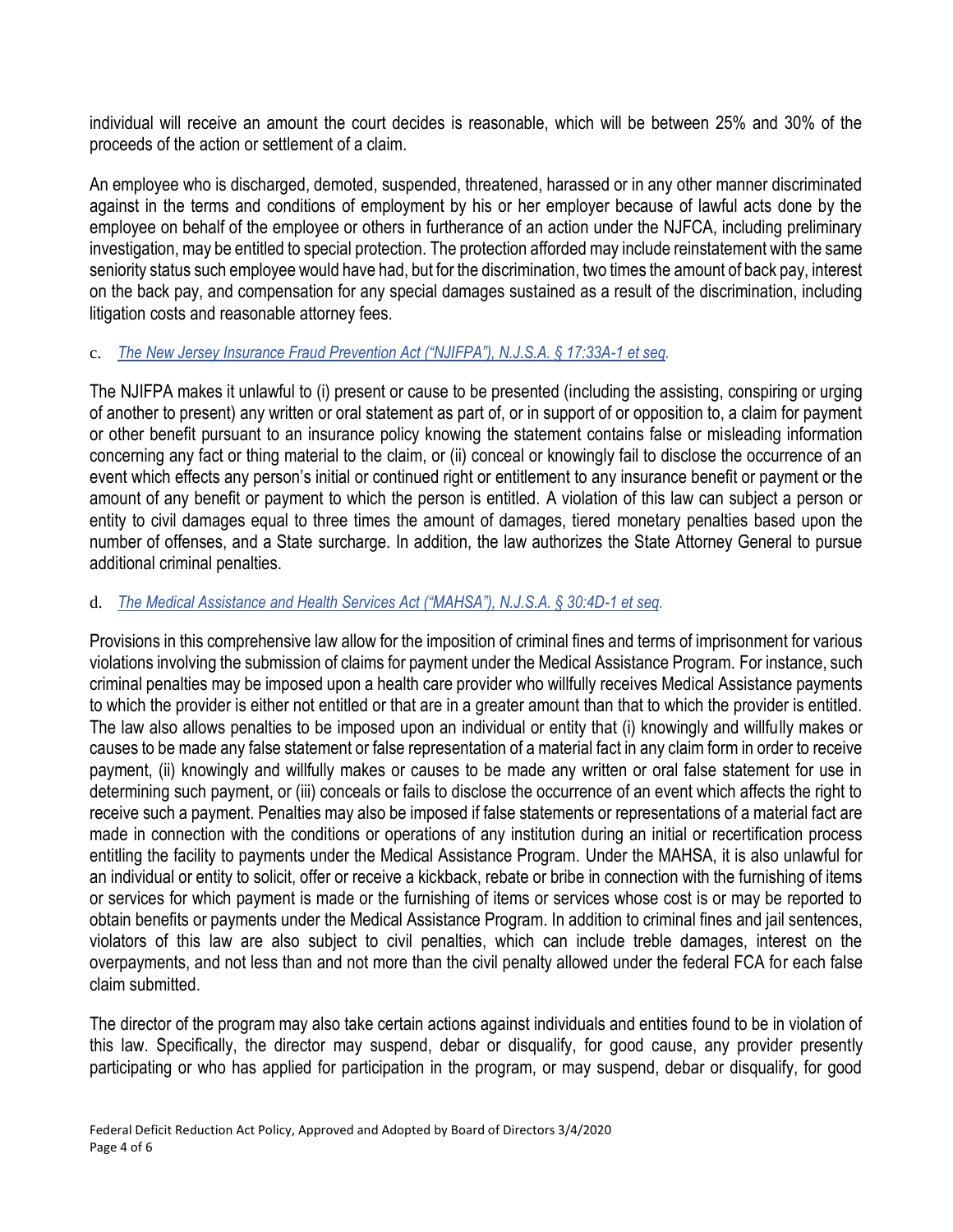cause, any individual or entity who is participating directly or indirectly in the Medicaid program, including their agents, employees or independent contractors.

Additionally, if an individual or entity fails to respond within ten (10) days to any order of the director, or any person designated by the director, requiring payment or re-payment of any amount found to be due under this law, the director may issue a certificate to the clerk of the Superior Court of New Jersey stating that the person or entity is indebted to the state for the payment of the outstanding amount.

#### e. *Health Care Claims Fraud, N.J.S.A. § 2C:21-4.2, 4.3 and 2C:51-5.*

The crime of Health Care Claims Fraud is committed when a false, fictitious or fraudulent or misleading statement of material fact is knowingly or recklessly submitted (or is attempted to be submitted) or a material fact is omitted from any record, bill, claim or other document in connection with payment or reimbursement for health care services by either a licensed health care practitioner or an unlicensed person. In addition to other criminal penalties allowed by law, the penalty for each violation of this law is a fine of up to five times the monetary amount obtained or sought.

A health care practitioner may also be subject to additional penalties, including but not limited to, suspension or forfeiture of his/her license.

#### f. *False Claim for Payment of a Government Contract.*

Another New Jersey law, N.J.S.A. 2C:21-34 et seq., makes it a crime to (i) knowingly submit to the government any claim for payment for performance of a government contract knowing that the claim is false, fictitious or fraudulent, and (ii) knowingly making a material representation that is false in connection with the negotiation, award or performance of a government contract. The criminal penalties for violations of this law vary from a crime in the fourth degree to a crime in the second degree depending on the amount of the claim.

#### g. *Whistleblower Protections.*

Under the New Jersey Conscientious Employee Protection Act (CEPA), N.J.S.A. § 34:19-1 et seq., employers are prevented from taking any retaliatory action against an employee who discloses (or threatens to disclose) to a supervisor or to a public body any activity, policy or practice of the employer that the employee reasonably believes is fraudulent or criminal and that may defraud an individual or governmental entity, among others. In addition, the law protects employees who object or refuse to participate in such activity, policy or practice. Specific protection is also given to licensed or certified health care professionals who object to or refuse to participate in any activity, policy or practice that the employee reasonably believes constitutes improper quality of care.

# E. Other Fraud and Abuse Laws.

Other fraud and abuse laws are discussed in **Section IV, Regulated Conduct and Guidelines**, of the Organization's Corporate Compliance Plan.

# F. Procedures for Detecting Fraud, Waste and Abuse.

All Staff Members must, as a condition of continued employment or engagement by the Organization, strictly adhere to the requirements of all federal and state laws prohibiting fraud, waste, and abuse. Under federal and state laws, all members of the Organization have an affirmative duty to prevent, detect, and report fraudulent behavior. Any Staff Member who knows, has reason to know, or reasonably suspects that wrongdoing, fraud, waste, or abuse regarding a federal or state health care program, including Medicare and Medicaid, has occurred within the